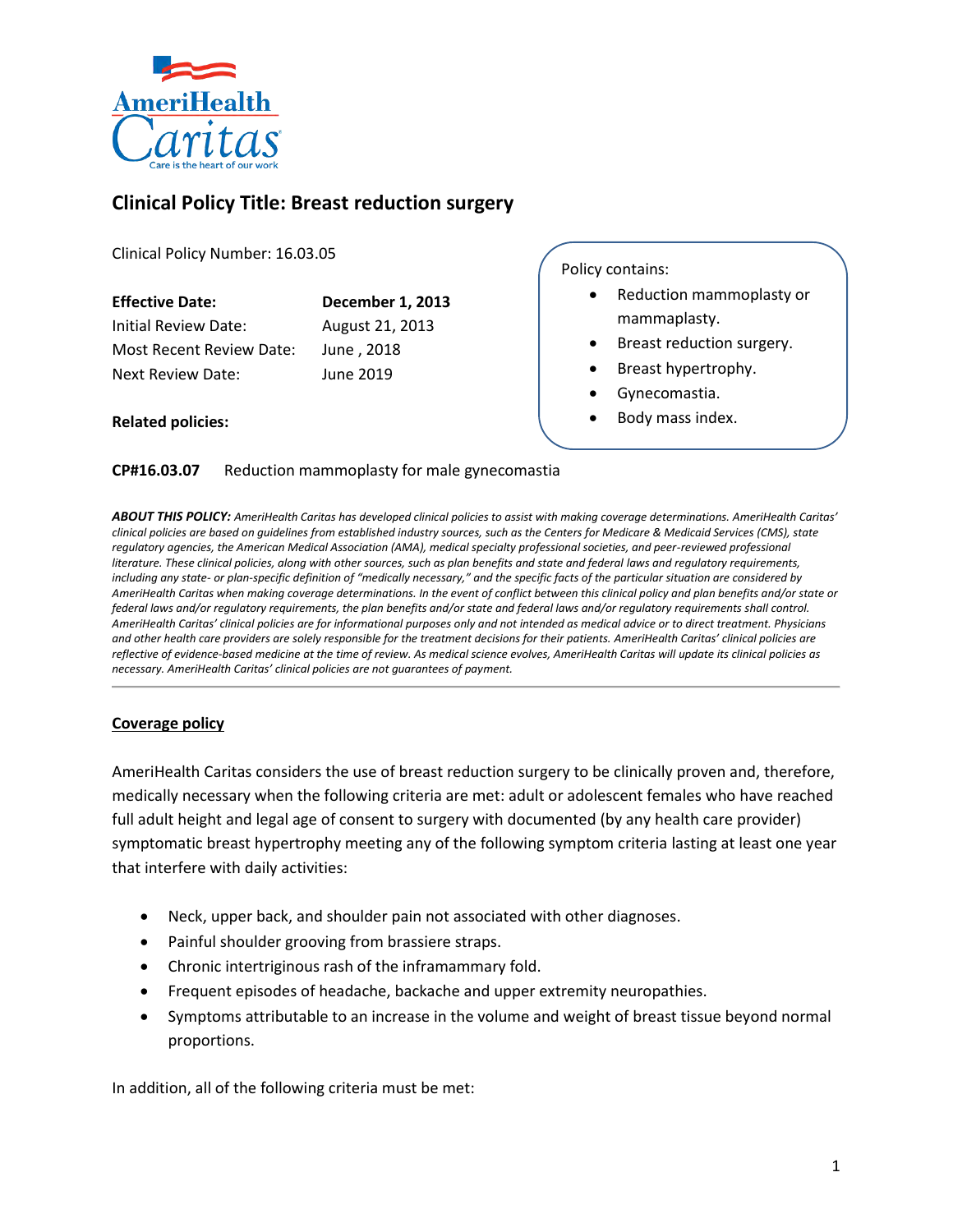- Failure of patient to respond to at least three months of optimal medical management with physical therapy.
- Patients 40 years or older must have a mammogram negative for cancer within one year of the planned procedure date.
- The pre-operative evaluation concludes that surgery will provide a likely prognosis of symptomatic relief.
- The estimated weight of breast tissue to be removed, per breast, will be at least that conforming to the Schnur sliding scale table, given in the Appendix (ASPS, 2011).

# **Limitations:**

The procedure performed for relief of psychosocial distress (including cases of gynecomastia in males) and performed for cosmetic purposes are not clinically proven, and therefore not medically necessary.

# **Alternative covered services:**

Medical management and physical therapy.

# **Background**

Breast reduction surgery or reduction mammoplasty (alternate spelling, *mammaplasty*) is a surgical procedure to reduce the volume and weight of the female breasts. Mammoplasty is performed on women with excessively large breasts (macromastia), and aims to decrease the dimensions to obtain normal breast size. The procedure removes excess breast fat, glandular tissue, and skin to alleviate discomfort from overly large breasts.

During the operation, which is performed in a hospital or surgical center, the surgeon first makes several cuts in the breast, removes tissues and skin, and then stitches the skin back together. The procedure takes about 3-5 hours, and has been performed since the 1970s.

In 2016, a total of 61,821 breast reduction procedures were performed in the U.S. by members of the American Society of Plastic Surgeons (ASPS, 2017). Plastic surgeons perform most breast reductions, with a small proportion performed by general surgeons (Kordahi, 2015). The number of breast reduction procedures has increased rapidly in the last several decades (Alshanawani, 2013).

The procedure is performed for several reasons:

- To relieve back and neck pain, skin irritation, and posture problems caused by excessively large breasts, as mass of the breast tissue can cause a change in the body's center of gravity, resulting in pain and compression of the intervertebral disks.
- To reduce limitations on participating in athletic and other activities.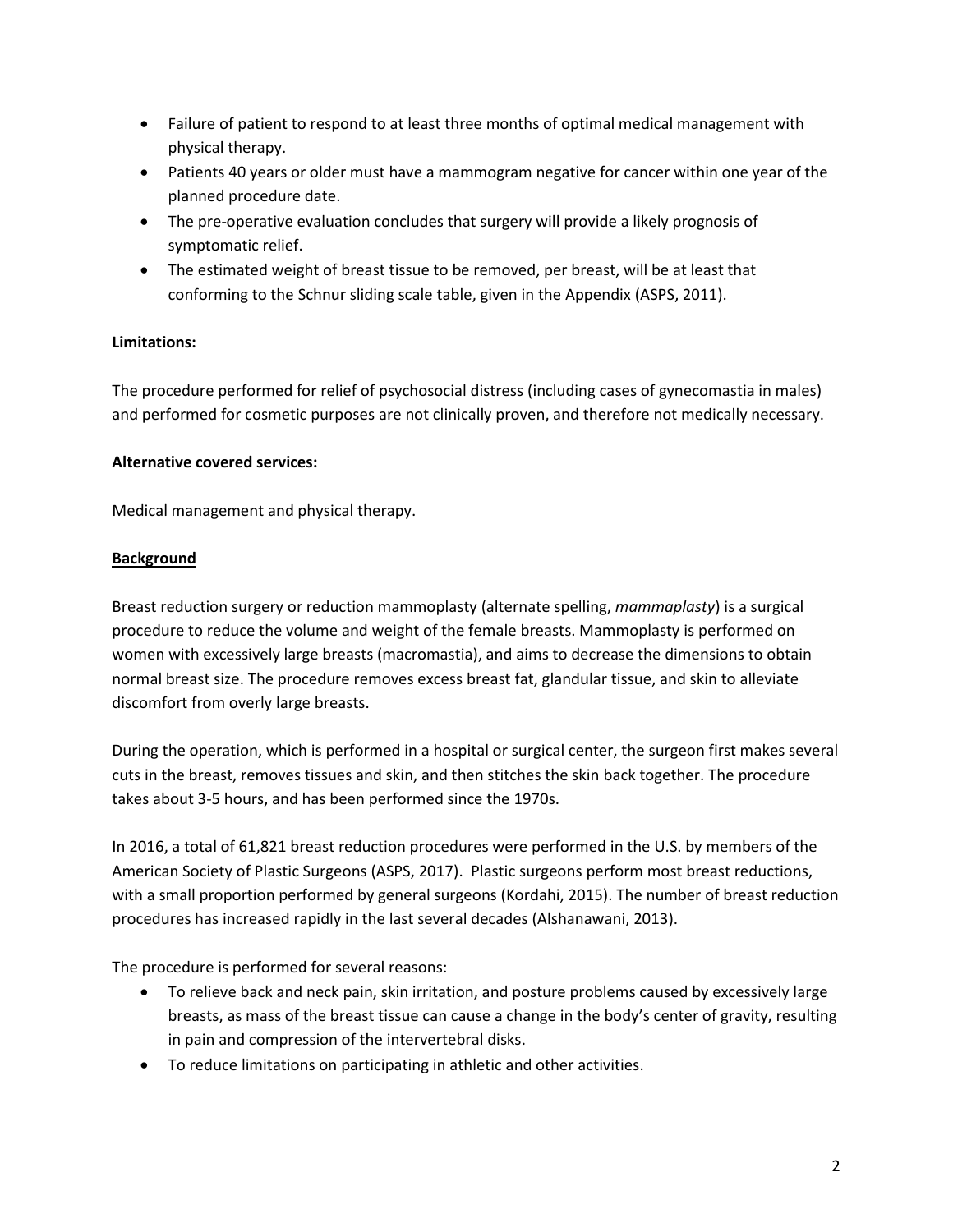For psychosocial reasons, especially to alter a woman's appearance, often to reduce her selfconsciousness; this is considered a cosmetic procedure.

After the procedure, stitches are removed within 1-2 weeks. Most women undergoing the surgery experience pain for several days (some longer), in addition to swelling and bruising. Risks of the procedures during surgery include excessive bleeding, infection, reaction to anesthesia, and blood clots (which are rare). Risks after the surgery include scars, unevenly positioned nipples, breasts that are a different size or shape than the other, loss of feeling in the nipples or breasts, and the inability to breast feed.

Some women undergoing breast reduction have been diagnosed with cancer. Oncoplastic reduction mammoplasty removes cancer in the breast while incorporating aesthetically maximized approaches used in breast reduction (Chang, 2012).

# **Searches**

AmeriHealth Caritas searched PubMed and the following databases:

- UK National Health Services Centre for Reviews and Dissemination.
- Agency for Healthcare Research and Quality's National Guideline Clearinghouse and other evidence-based practice centers.
- The Centers for Medicare & Medicaid Services (CMS).

We conducted searches on April 10, 2018. Search terms were "reduction mammoplasty," "breast reduction" and "breast hypertrophy." We included:

- **Systematic reviews**, which pool results from multiple studies to achieve larger sample sizes and greater precision of effect estimation than in smaller primary studies. Systematic reviews use predetermined transparent methods to minimize bias, effectively treating the review as a scientific endeavor, and are thus rated highest in evidence-grading hierarchies.
- **Guidelines based on systematic reviews.**
- **Economic analyses**, such as cost-effectiveness, and benefit or utility studies (but not simple cost studies), reporting both costs and outcomes — sometimes referred to as efficiency studies — which also rank near the top of evidence hierarchies.

# **Findings**

The American College of Plastic Surgeons (ASPS) issued a guideline that identifies symptoms justifying breast reduction surgery (ASPS, 2011). The ASPS guideline addresses 1) procedural efficacy/symptom relief; 2) resection weight; 3) impact of Body Mass Index on surgical complications; 4) use of prophylactic antibiotics; 5) use of drains; and 6) effect on quality of life (Kalliainen, 2012). The National Comprehensive Cancer Network guideline recommends that non-invasive and conservative approaches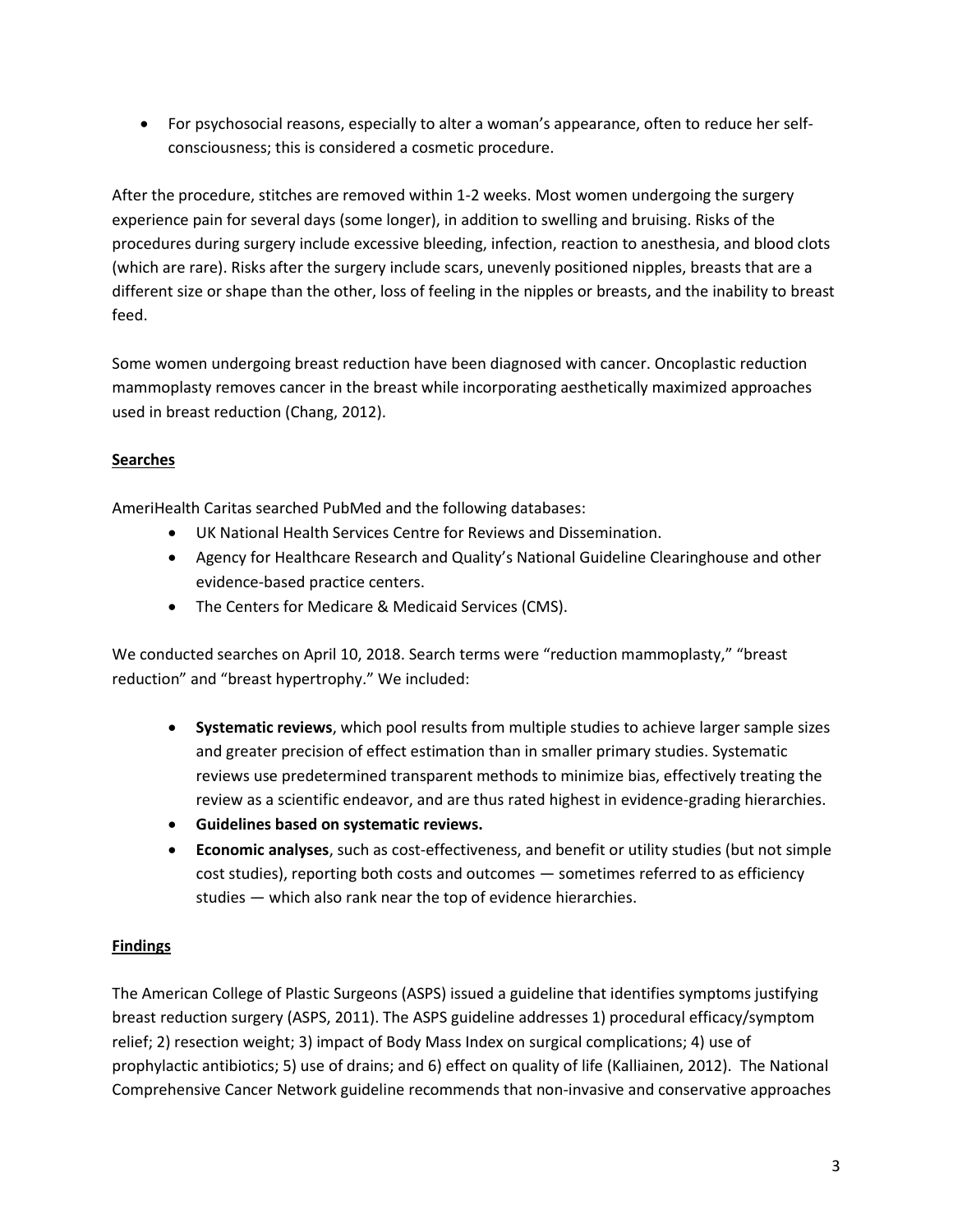be attempted prior to any consideration of surgery for any symptoms linked with large breasts (Bevers, 2007).

Systematic reviews and meta-analyses have been published in the medical literature, and address various aspects of breast reduction surgery, including:

- Infection Reduction. A Cochrane study of three randomized controlled studies documented that prophylactic antibiotics reduced infection rates after breast reduction surgery by 75 percent (Shortt, 2014). This finding was similar to another significant reduction from a year prior in a review of 2971 patients undergoing breast reduction (Hardwicke, 2013), and a smaller metaanalysis of five articles (n=584) comparing patients given prophylactic antibiotics versus placebo (Zapata-Copete, 2017).
- **Benefits of wound drainage. Another Cochrane study of three randomized controlled trials** (n=306) showed that apart from a lower average hospital stay, wound drainage after breast reduction had no significant benefit (Khan, 2015).
- Benefits of epinephrine. A systematic review discovered that dilute epinephrine infiltration significantly reduced operative blood loss and need for blood transfusion (Hardwicke, 2012).
- Quality of life improvements. A systematic review of 16 studies indicated that all aesthetic procedures reviewed improved quality of life, and that reduction mammoplasty had the largest improvement of any procedure included (Dreher, 2016). A review of the literature revealed a consistent pattern of improved musculoskeletal pain, headache, sleep, breathing, self-esteem, sexual function, and (reduced) anxiety and depression (Singh, 2012).

Obesity as risk factor. A meta-analysis of 26 studies documented a 38 percent greater risk of complications in obese (versus non-obese) women undergoing reduction mammoplasty, particularly skin and fat necrosis (Myung, 2016). A study of 2779 patients revealed high body mass index to be an independent risk factor for wound complications (p=.005), while tobacco use was linked with a higher rate of re-operation (p=.02) (Karamanos, 2015). A study of 4545 breast reduction surgery patients found a statistically greater risk (nearly 12 percent) of complications in the morbidly obese (Nelson, 2014).

 Other risk factors. A meta-analysis of 16 studies (n=10,593) found higher complication rates for women with a body mass index >30 kg/m2 and smokers who underwent breast reduction. Higher rates were found for infections in overweight women and women with irradiated breasts, and higher wound dehiscence in smokers was documented (Zhang, 2016).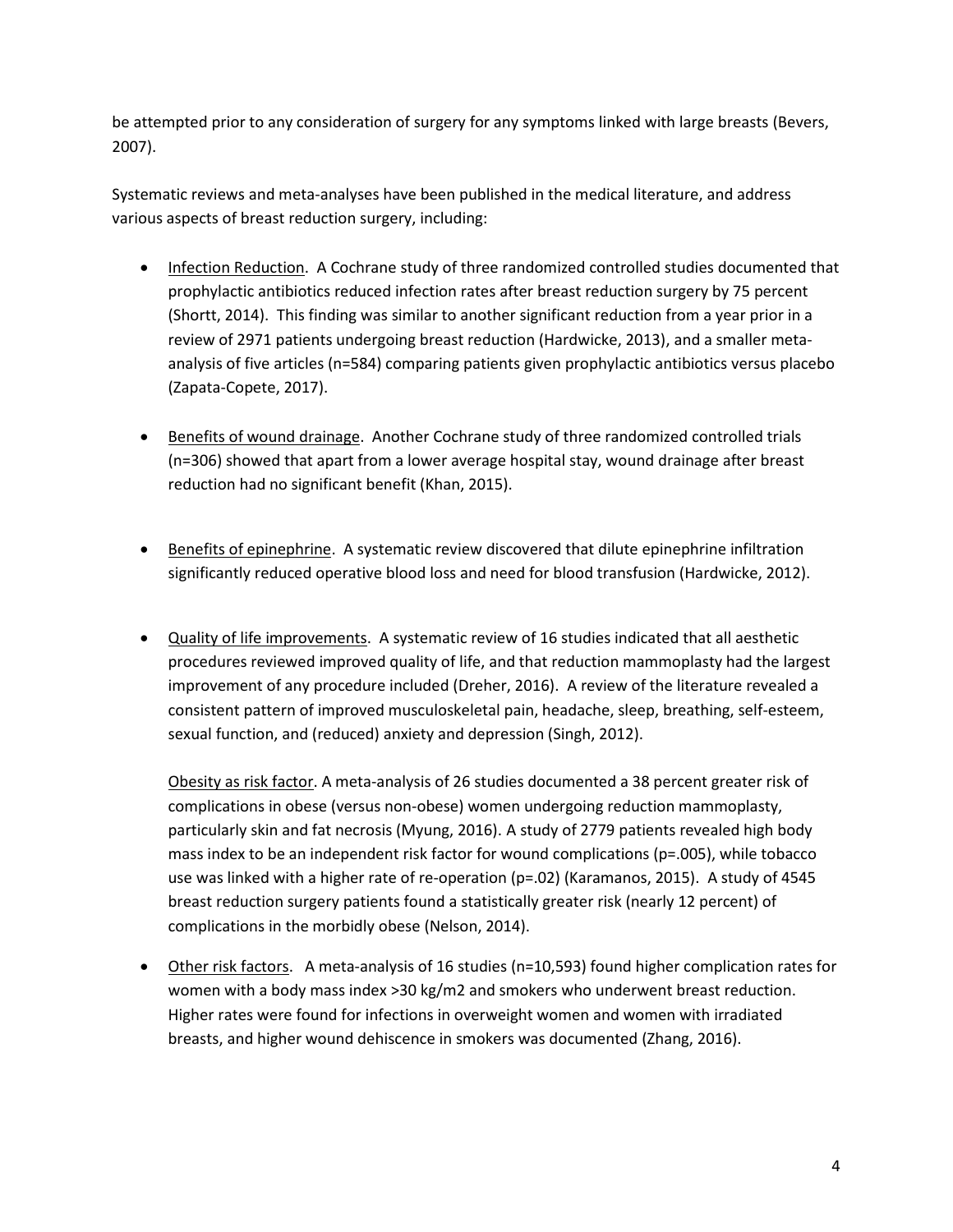- Impact on breastfeeding. Reduction mammoplasty resulted in no reduced breastfeeding capacity one month after surgery, and should be encouraged to breast feed (Thibaudeau, 2010). A systematic review of 51 studies found that median breastfeeding success was four percent when there was no preservation of the column of parenchyma from the nipple areola complex to the chest wall, compared to 75 percent for partial preservation and 100 percent for full preservation (Kraut, 2017).
- Low complications after oncoplastic reduction mammoplasty. A systematic review of 17 studies (n=1324) of women with oncoplastic breast reduction reported low percentages of localregional recurrence (3.1), re-excision (3.5), completion mastectomy (3.7), wound dehiscence (4.6), fat necrosis (4.3), infection (2.8), partial/total nipple necrosis (0.9), and seromas (0.6) (Piper, 2016).
- Reduced recurrence of virginal mammary hypertrophy. Women with virginal mammary hypertrophy, or rapid enlargement of one or both breasts in adolescence, had a significantly lower reduction of recurrence after breast reduction surgery, compared to mastectomy (Hoppe, 2011).

Patient satisfaction surveys of 178 women (30 percent response of 600 surveys issued) found an average of 2.8 on a scale of 1 - 3 (i.e., nearly all "definitely agree" that they were satisfied with the procedure). An insignificant difference (p=0.57) exists between total breast tissue removed and patient response (Gonzalez, 2012).

Some studies reviewed outcomes of reduction mammoplasty by physician training and experience. One found that from 2005 to 2012 in the National Surgical Quality Improvement Project data base, 5,900 U.S.procedures were performed by plastic surgeons versus only 339 by general surgeons. Procedures by general surgeons had more failures of skin flaps and longer time in the operating room; no differences between the two groups were observed in infection and complication rates (Kordahi, 2015). A study of 1052 procedures from 1996 to 2010 found that after 15 years, average operating time fell by 38.3 percent (69.8 minutes), prompting authors to conclude that experience serves as a driver of improvement (Maruthappu, 2015).

### **Policy updates:**

A total of three peer reviewed references were added to, and nine peer reviewed references removed from this policy in April 2018.

### **Summary of clinical evidence:**

| <b>Citation</b> | <b>Content, Methods, Recommendations</b> |
|-----------------|------------------------------------------|
| Piper (2016)    | Key points:                              |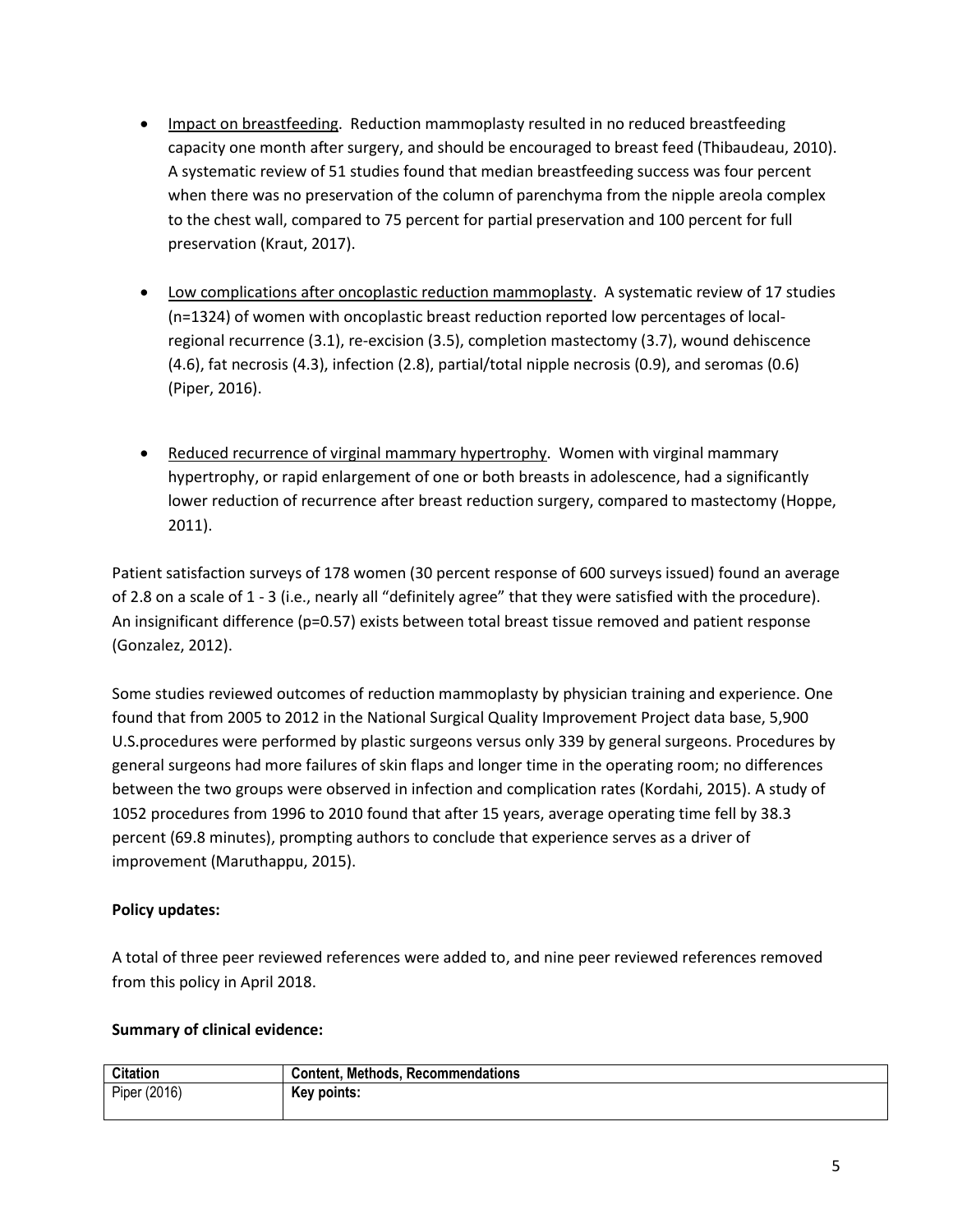| <b>Citation</b>                                                                                         | <b>Content, Methods, Recommendations</b>                                                                                                                                                                                                                                                                                                                                                                                                                                                                  |
|---------------------------------------------------------------------------------------------------------|-----------------------------------------------------------------------------------------------------------------------------------------------------------------------------------------------------------------------------------------------------------------------------------------------------------------------------------------------------------------------------------------------------------------------------------------------------------------------------------------------------------|
| Outcomes following                                                                                      | Systematic review of 17 studies (n=1324) of reduction mammoplasty using oncoplastic                                                                                                                                                                                                                                                                                                                                                                                                                       |
| oncoplastic reduction                                                                                   | technique                                                                                                                                                                                                                                                                                                                                                                                                                                                                                                 |
| mammoplasty                                                                                             | Cases followed from 20 to 73 months after surgery<br>$\bullet$                                                                                                                                                                                                                                                                                                                                                                                                                                            |
|                                                                                                         | Pooled local-regional recurrence rate was 3.1%<br>$\bullet$                                                                                                                                                                                                                                                                                                                                                                                                                                               |
|                                                                                                         | Other percentages of adverse events were re-excision (3.5) completion mastectomy (3.7),<br>$\bullet$<br>wound dehiscence (4.6), fat necrosis (4.3), infection (2.8), partial/total nipple necrosis (0.9),<br>seromas (0.6)<br>Oncoplastic technique regarded as safe and effective                                                                                                                                                                                                                        |
| Kordahi (2015)                                                                                          | <b>Key Points</b>                                                                                                                                                                                                                                                                                                                                                                                                                                                                                         |
| Comparing plastic and<br>general surgeons<br>performing reduction<br>mammoplasty                        | Evaluated procedures in National Surgical Quality Improvement Project database.<br>$\bullet$<br>From 2005-2012, 5900 procedures done by plastic surgeons, 339 by general surgeons.<br>$\bullet$<br>Patients operated on by general surgeons had more failures of skin flaps, longer operative time,<br>$\bullet$<br>but there was no difference in infection and complication rates between the two types of<br>surgeons.<br>Focused training in reduction mammography appears beneficial to the patient. |
| Maruthappu (2015)                                                                                       | <b>Key Points</b>                                                                                                                                                                                                                                                                                                                                                                                                                                                                                         |
| Learning curves for<br>surgeons performing<br>reduction mammoplasty                                     | 1052 reduction mammoplasties performed 1996-2010, 17 surgeons, median 61 procedures.<br>After 15 years of experience, average operating time fell 38.3% (69.8 minutes).<br>$\bullet$<br>Experience serves as a driver of performance improvement.<br>$\bullet$                                                                                                                                                                                                                                            |
| Shortt (2014)                                                                                           | <b>Key Points</b>                                                                                                                                                                                                                                                                                                                                                                                                                                                                                         |
| Change in infection rates in<br>reduction mammoplasty<br>patients given antibiotics as<br>a prophylaxis | 3 Randomized Controlled Trials, 77 subjects.<br>$\bullet$<br>A 75% reduction in wound infections in patients given antibiotics.<br>$\bullet$<br>Recommended that pre-operative antibiotics should routinely be used in reduction<br>$\bullet$<br>mammoplasty                                                                                                                                                                                                                                              |
| Singh (2012)                                                                                            | Key points:                                                                                                                                                                                                                                                                                                                                                                                                                                                                                               |
| Benefits of reduction<br>mammoplasty                                                                    | Systematic review of the medical literature on physical and psychological symptomatic<br>$\bullet$<br>improvements after reduction mammoplasty<br>Physical improvements include musculoskeletal pain, headaches, sleep, and breathing<br>$\bullet$<br>Psychological benefits include self-esteem, sexual function, quality of life, reduced depression<br>$\bullet$<br>and anxiety<br>After reduction mammoplasty, women exercise more and have fewer eating disorders                                    |

### **References**

# **Professional society guidelines/other:**

American Society of Plastic Surgeons (ASPS). Evidence-based clinical practice guideline: reduction mammoplasty. Arlington Heights, IL: ASPS, May, 2011. [https://d2wirczt3b6wjm.cloudfront.net/Health-](https://d2wirczt3b6wjm.cloudfront.net/Health-Policy/Guidelines/guideline-2011-reduction-mammaplasty.pdf)[Policy/Guidelines/guideline-2011-reduction-mammaplasty.pdf.](https://d2wirczt3b6wjm.cloudfront.net/Health-Policy/Guidelines/guideline-2011-reduction-mammaplasty.pdf) Accessed April 10, 2018..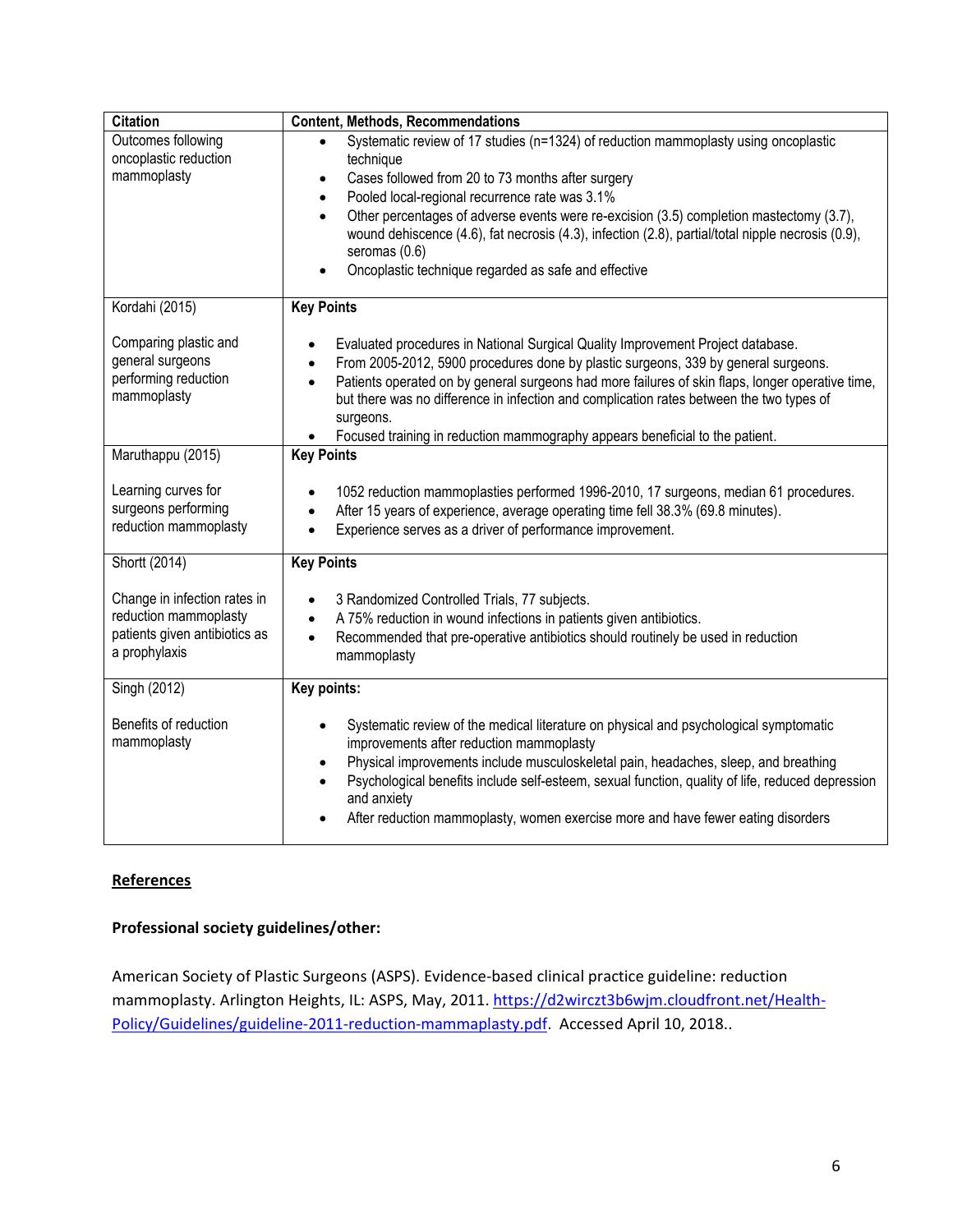American Society of Plastic Surgeons (ASPS). 2016 plastic surgery statistics. Arlington Heights, IL: ASPS, 2017[. https://d2wirczt3b6wjm.cloudfront.net/News/Statistics/2016/2016-plastic-surgery-statistics](https://d2wirczt3b6wjm.cloudfront.net/News/Statistics/2016/2016-plastic-surgery-statistics-report.pdf)[report.pdf.](https://d2wirczt3b6wjm.cloudfront.net/News/Statistics/2016/2016-plastic-surgery-statistics-report.pdf) Accessed April 10, 2018.

Bevers TB, Armstrong DK, Arun B, et al. Breast cancer risk reduction: clinical practice guidelines in oncology. *Journal of the National Comprehensive Cancer Network*. 2007;5:8: [https://www.scholars.northwestern.edu/en/publications/breast-cancer-risk-reduction-clinical-practice](https://www.scholars.northwestern.edu/en/publications/breast-cancer-risk-reduction-clinical-practice-guidelines-in-onco)[guidelines-in-onco.](https://www.scholars.northwestern.edu/en/publications/breast-cancer-risk-reduction-clinical-practice-guidelines-in-onco) Accessed April 10, 2018.

Hayes Inc. Reduction Mammoplasty. Last annual review November 29, 2012. Lansdale PA: Hayes, Inc. Accessed June 21, 2016.

Kalliainen LK; ASPS Health Policy Committee. ASPS clinical practice guideline summary on reduction mammoplasty. *Plast Reconstr Surg*. 2012;130(4):785 – 89.

#### **Peer-reviewed references:**

Alshanawani B, Alafaj N, Ashomer F, Memdani M, Gomes T, Mahoney J. Breast reduction surgery in Ontario: changes in practice, 1992 to 2008. *Can J Plast Surg*. 2013;21(1):41 – 44.

Braig D, Eisenhardt SU, Stark G, Penna V. Impact of increasing age on breast reduction surgery: a single center analysis. *J Plast Reconstr Aesthet Surg*. 2016;69(4):482 – 86.

Chang MM, Huston T, Ascherman J, Rohde C. Oncoplastic breast reduction: maximizing aesthetics and surgical margins. *Int J Surg Oncol*. 2012; doi: 10.1155/2012/907576.

Dreher R, Blaya C, Denorio JL, Saltz R, Ely PB, Ferrao YA. Quality of life and easthetic plastic surgery: a systematic review and meta-analysis. *Plast Reconstr Surg Glob Open*. 2016;4(9):e862.

Gonzalez MA, Glickman LT, Aladegbami B, Simpson RL. Quality of life after breast reduction surgery: a 10 year retrospective analysis using the Breast Q questionnaire: does breast size matter? *Ann Plast Surg*.  $2012;69(4):361 - 63.$ 

Hardwicke JT, Bechar J, Skillman JM. Are systemic antibiotics indicated in aesthetic breast surgery? A systematic review of the literature. *Plast Reconstr Surg*. 2013;131(6):1395 – 403.

Hardwicke JT, Jordan RW, Skillman JM. Infiltration of epinephrine in reduction mammoplasty: a systematic review of the literature. *Plast Reconstr Surg*. 2012;130(4):773 – 78.

Hoppe IC, Patel PP, Singer-Granick CJ, Granick MS. Virginal mammary hypertrophy: a meta-analysis and treatment algorithm. *Plast Reconstr Surg*. 2011;127(6):2224 – 31.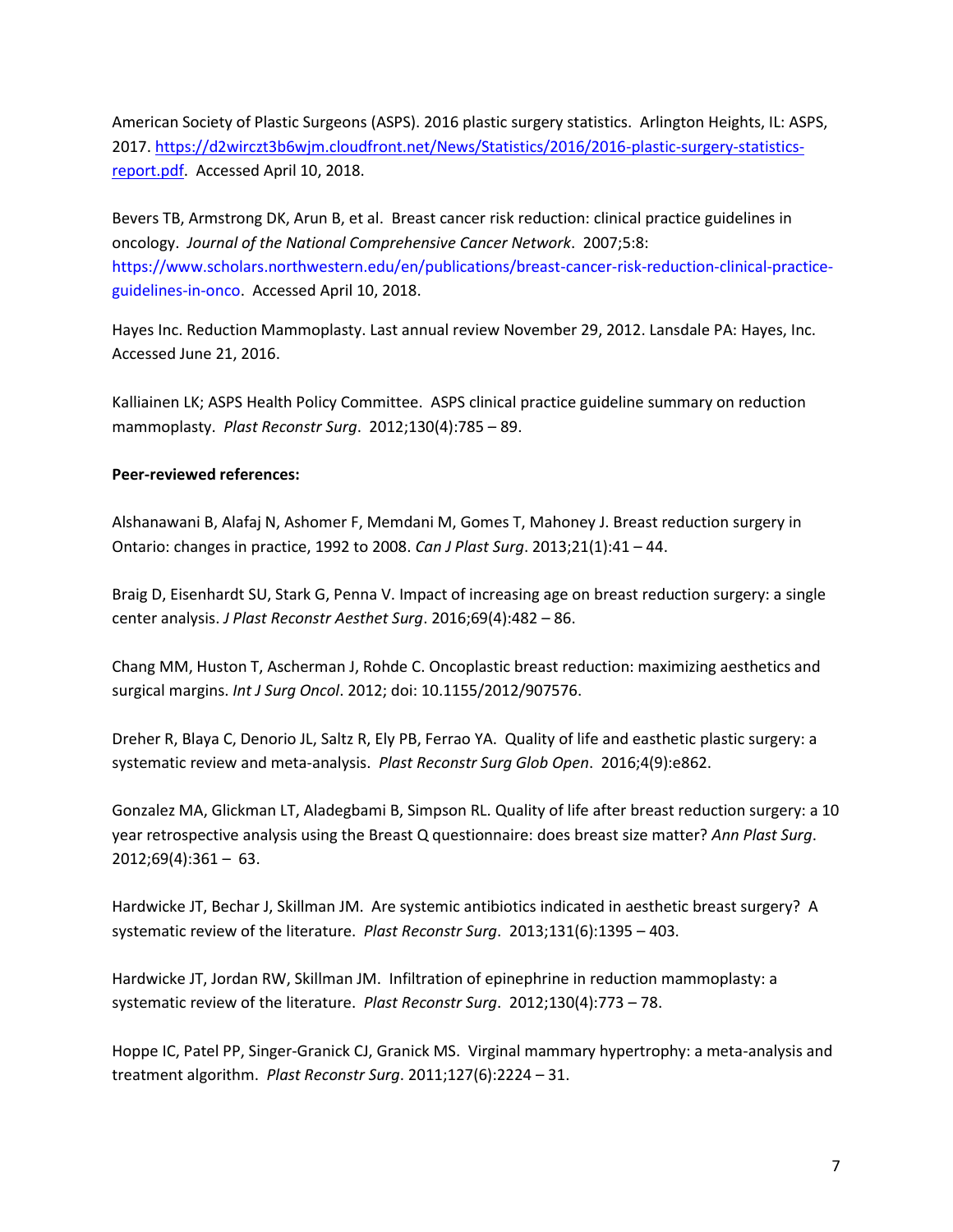Karamanos E, Wei B, Siddiqui A, Rubinfield I. Tobacco use and body mass index as predictors of outcomes in patients undergoing breast reduction mammoplasty. *Ann Plast Surg*. 2015;75(4):383 – 87.

Khan SM, Smeulders MJ, Van der Horst CM. Wound drainage after plastic and reconstructive surgery of the breast. *Cochrane Database Syst Rev*. 2015;10:CD007258. Doi: 10.1002/14651858.CD007258.pub3.

Kordahi AM, Hoppe IC, Lee ES. Reduction mammoplasty: a comparison between operations performed by plastic surgery and general surgery. *Eplasty*. 2015;15:e41.

Kraut RY, Brown E, Korownyk C, et al. The impact of breast reduction surgery on breastfeeding: Systematic review of observational studies. *[PLoS One](https://www.ncbi.nlm.nih.gov/pubmed/29049351)*. 2017;12(10):e0186591. Doi: 10.1371/journal.pone.0186591.

Maruthappu M, Duclos A, Lipsitz SR, Orgill D, Carty MJ. Surgical learning curves and operative efficiency: a cross-specialty observational study. *BMJ Open*. 2015;5(3):e006679. Doi: 10.1136/bmjopen-2014- 006679.

Myung Y, Heo CY. Relationship between obesity and surgical complications after reduction mamaplasty: a systematic literature review and meta-analysis. *Aesthet Surg J*. 2016;Pii:sjw189 [Epub ahead of print].

Nelson JA, Fischer JP, Chung CU, et al. Obesity and early complications following reduction mammoplasty: an analysis of 4545 patients from the 2005-2011 NSQIP data sets. *J Plast Surg Hand Surg*. 2014;48(5):334 – 39.

Perez-Panzano E, Guemes-Sanchez A, Gascon-Catalan A. Quality of life following symptomatic macromastia surgery: short- and long-term evaluation. *Breast J*. 2016;22(4):397 – 406.

Piper ML, Esserman LJ, Sbitany H, Peled AW. Outcomes following oncoplastic reduction mammoplasty: a systemic review. *Ann Plast Surg*. 2016;76 Suppl 3: S222 – 26.

Shermak MA, Chang D, Buretta K, Mithani S, Mallalieu J, Manahan M. Increasing age impairs outcomes in breast reduction surgery. *Plast Reconstr Surg*. 2011;128(6):1182 – 87.

Shortt R, Cooper MJ, Farrokhyar F, Bain J. Meta-analysis of antibiotic prophylaxis in breast reduction surgery. *Plast Surg (Oakv)*. 2014;22(2):91 – 94.

Singh KA, Losken A. Additional benefits of reduction mammoplasty: a systematic review of the literature. *Plast Reconstr Surg*. 2012;129(3):562 – 70.

Thibaudeau S, Sinno H, Williams B. The effects of breast reduction on successful breastfeeding: a systematic review. *J Plast Reconstr Aesthet Surg*. 2010;63(10):1688 – 93.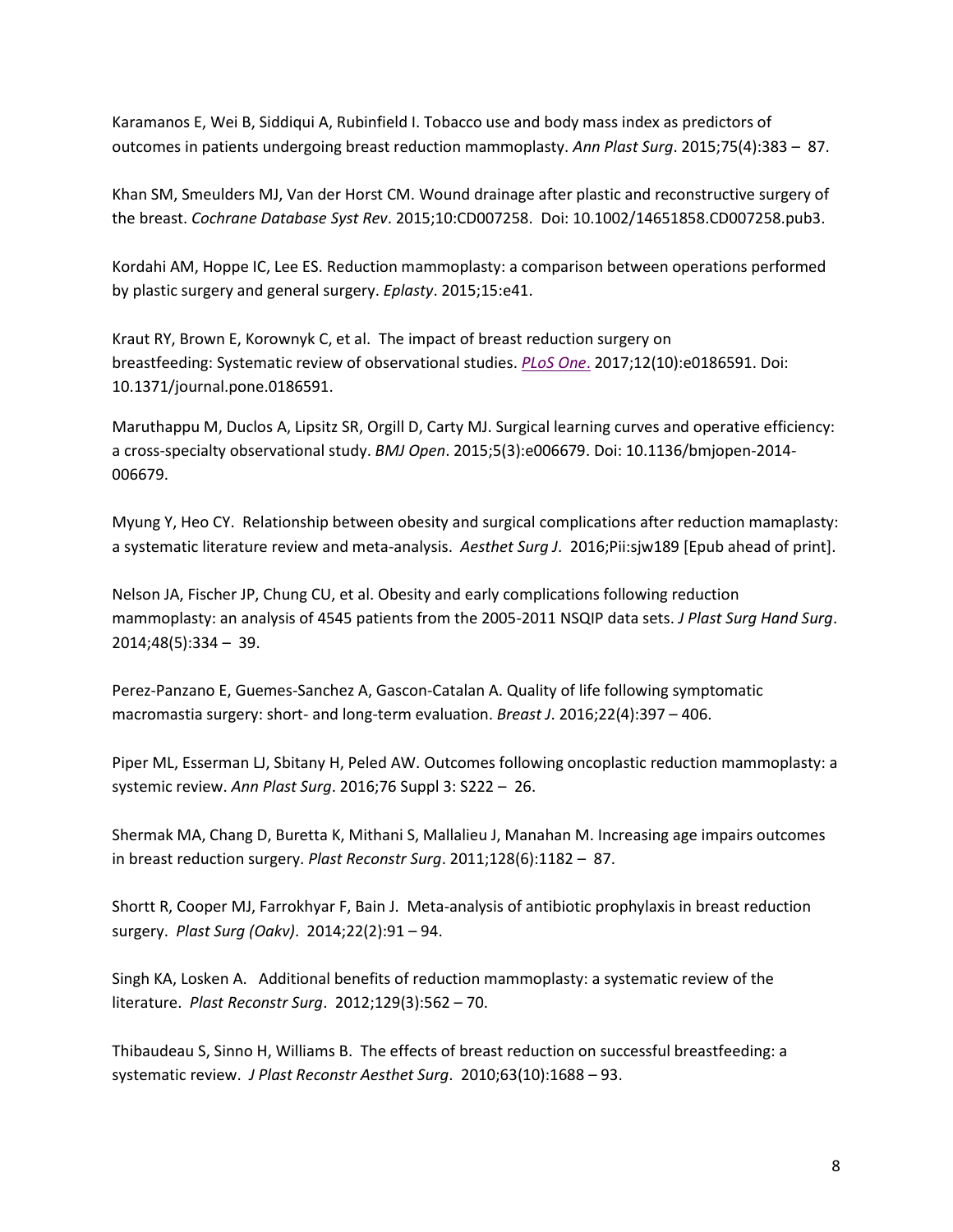Zapata-Copete J, Aguilera-Mosquera S, Garcia-Perdomo HA. Antibiotic prophylaxis in breast reduction surgery: A systematic review and meta-analysis. *[J Plast Reconstr Aesthet Surg](https://www.ncbi.nlm.nih.gov/pubmed/28890343)*. 2017;70(12):1689 – 95.

Zhang MX, Chen CY, Fang QQ, et al. Risk factors for complications after reduction mammoplasty: a meta-analysis. *PLoS One*. 2016;11(12):e0167746. Doi: 10.137/journal.pone.0167746.

#### **CMS National Coverage Determinations (NCDs):**

No NCDs identified as of the writing of this policy.

#### **Local Coverage Determinations (LCDs):**

L33939 Reduction mammoplasty. Effective date October 1, 2015. [https://www.cms.gov/medicare](https://www.cms.gov/medicare-coverage-database/details/lcd-details.aspx?LCDId=33939&ver=7&CoverageSelection=Both&ArticleType=All&PolicyType=Final&s=All&KeyWord=mammaplasty&KeyWordLookUp=Title&KeyWordSearchType=And&bc=gAAAACAAAAAA&)[coverage-database/details/lcd](https://www.cms.gov/medicare-coverage-database/details/lcd-details.aspx?LCDId=33939&ver=7&CoverageSelection=Both&ArticleType=All&PolicyType=Final&s=All&KeyWord=mammaplasty&KeyWordLookUp=Title&KeyWordSearchType=And&bc=gAAAACAAAAAA&)[details.aspx?LCDId=33939&ver=7&CoverageSelection=Both&ArticleType=All&PolicyType=Final&s=All&K](https://www.cms.gov/medicare-coverage-database/details/lcd-details.aspx?LCDId=33939&ver=7&CoverageSelection=Both&ArticleType=All&PolicyType=Final&s=All&KeyWord=mammaplasty&KeyWordLookUp=Title&KeyWordSearchType=And&bc=gAAAACAAAAAA&) [eyWord=mammaplasty&KeyWordLookUp=Title&KeyWordSearchType=And&bc=gAAAACAAAAAA&.](https://www.cms.gov/medicare-coverage-database/details/lcd-details.aspx?LCDId=33939&ver=7&CoverageSelection=Both&ArticleType=All&PolicyType=Final&s=All&KeyWord=mammaplasty&KeyWordLookUp=Title&KeyWordSearchType=And&bc=gAAAACAAAAAA&)

Accessed April 10, 2018.

L35001 Reduction mammoplasty. Effective date October 1, 2015. [https://www.cms.gov/medicare](https://www.cms.gov/medicare-coverage-database/details/lcd-details.aspx?LCDId=35001&ver=4&CoverageSelection=Both&ArticleType=All&PolicyType=Final&s=All&KeyWord=mammaplasty&KeyWordLookUp=Title&KeyWordSearchType=And&bc=gAAAACAAAAAA&)[coverage-database/details/lcd-](https://www.cms.gov/medicare-coverage-database/details/lcd-details.aspx?LCDId=35001&ver=4&CoverageSelection=Both&ArticleType=All&PolicyType=Final&s=All&KeyWord=mammaplasty&KeyWordLookUp=Title&KeyWordSearchType=And&bc=gAAAACAAAAAA&)

[details.aspx?LCDId=35001&ver=4&CoverageSelection=Both&ArticleType=All&PolicyType=Final&s=All&K](https://www.cms.gov/medicare-coverage-database/details/lcd-details.aspx?LCDId=35001&ver=4&CoverageSelection=Both&ArticleType=All&PolicyType=Final&s=All&KeyWord=mammaplasty&KeyWordLookUp=Title&KeyWordSearchType=And&bc=gAAAACAAAAAA&) [eyWord=mammaplasty&KeyWordLookUp=Title&KeyWordSearchType=And&bc=gAAAACAAAAAA&.](https://www.cms.gov/medicare-coverage-database/details/lcd-details.aspx?LCDId=35001&ver=4&CoverageSelection=Both&ArticleType=All&PolicyType=Final&s=All&KeyWord=mammaplasty&KeyWordLookUp=Title&KeyWordSearchType=And&bc=gAAAACAAAAAA&) Accessed April 10, 2018.

#### **Commonly submitted codes**

Below are the most commonly submitted codes for the service(s)/item(s) subject to this policy. This is not an exhaustive list of codes. Providers are expected to consult the appropriate coding manuals and bill accordingly.

| <b>CPT Code</b> | <b>Description</b>    | Comment |
|-----------------|-----------------------|---------|
| 19318           | Reduction mammoplasty |         |

| ICD-10 Code | <b>Description</b>    | Comment |
|-------------|-----------------------|---------|
| N62         | Hypertrophy of breast |         |

| <b>HCPCS</b><br><b>Level II Code</b> | <b>Description</b> | <b>Comment</b> |
|--------------------------------------|--------------------|----------------|
| N/A                                  |                    |                |